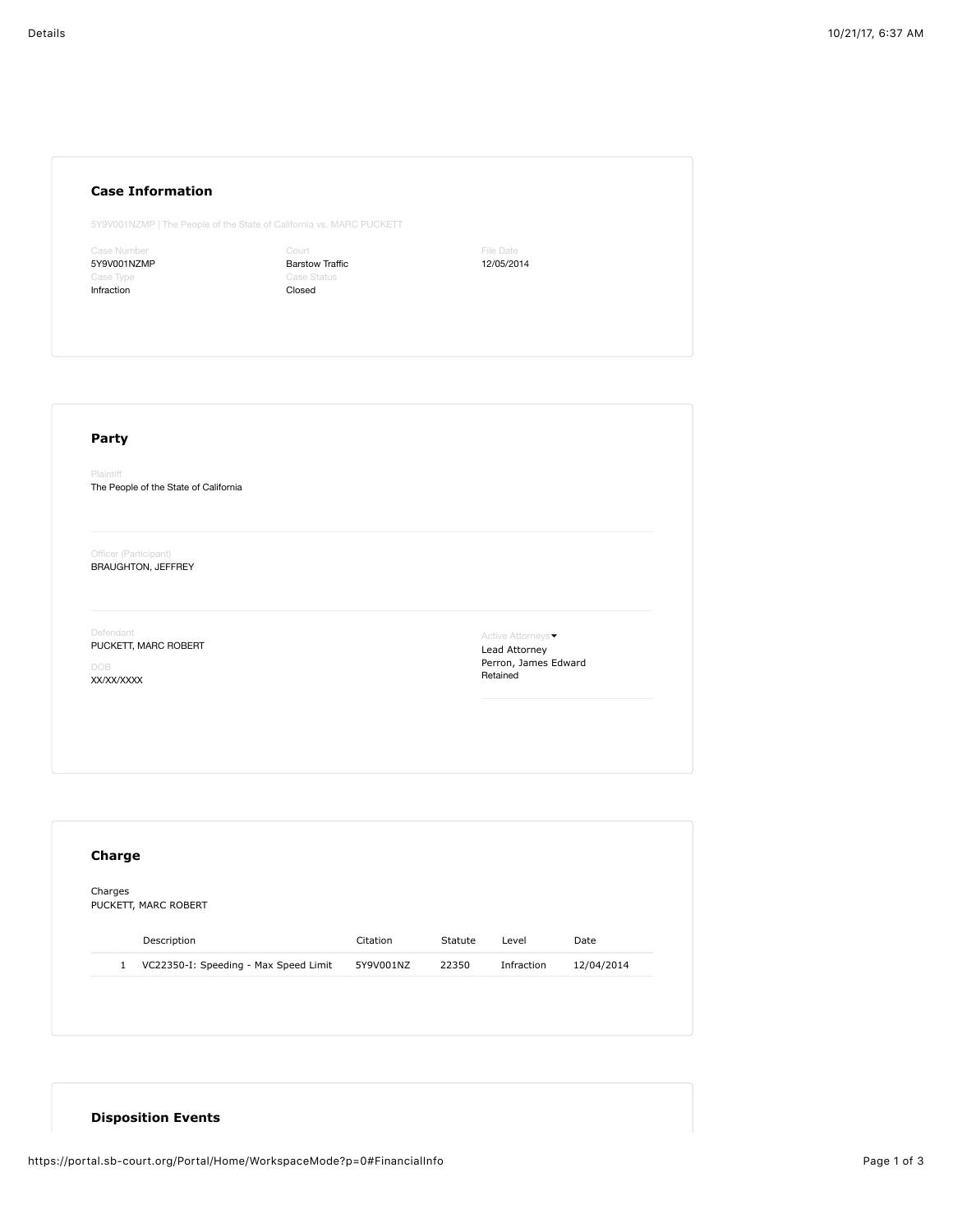|                                    | 04/01/2015 Plea -                     |            |
|------------------------------------|---------------------------------------|------------|
| Judicial Officer<br>Pro Tem, Judge |                                       |            |
| Defendant                          | PUCKETT, MARC ROBERT                  |            |
| $\mathbf{1}$                       | VC22350-I: Speeding - Max Speed Limit | Not Guilty |
|                                    |                                       |            |
|                                    | 08/04/2015 Disposition -              |            |
| Judicial Officer<br>Pro Tem, Judge |                                       |            |
| Defendant                          | PUCKETT, MARC ROBERT                  |            |
| $\mathbf{1}$                       | VC22350-I: Speeding - Max Speed Limit | Dismissed  |
|                                    |                                       |            |
|                                    |                                       |            |
|                                    |                                       |            |

|                                      | 12/05/2014 New Filed Case                                                                                                                                                                                                                                                                                                                                                                                                                                                      |
|--------------------------------------|--------------------------------------------------------------------------------------------------------------------------------------------------------------------------------------------------------------------------------------------------------------------------------------------------------------------------------------------------------------------------------------------------------------------------------------------------------------------------------|
|                                      | 12/10/2014 DMV Manual Check: Prior Abstract History ▼                                                                                                                                                                                                                                                                                                                                                                                                                          |
| Comment<br>3                         |                                                                                                                                                                                                                                                                                                                                                                                                                                                                                |
|                                      | 01/11/2015 Conversion event ▼                                                                                                                                                                                                                                                                                                                                                                                                                                                  |
| Comment                              | INTERNET CHANGED THE DATE TO APPEAR TO 04/06/15                                                                                                                                                                                                                                                                                                                                                                                                                                |
|                                      | 04/01/2015 Legacy Minutes $\blacktriangledown$                                                                                                                                                                                                                                                                                                                                                                                                                                 |
| Comment                              | RGF, C-COMMISSIONER CLERK: B3689-WENDY BARNES ATTORNEY JAMES PERRON PRESENT, PURSUANT TO<br>SECTION 977 PC, COUNSEL PRESENT WITHOUT DEFENDANT. - PROCEEDINGS ACTION CAME ON FOR<br>ARRAIGNMENT ATTORNEY FOR DEFENDANT WAIVES FORMAL ARRAIGNMENT AND ADVISAL OF CONSTITUTIONAL<br>AND STATUTORY RIGHTS. REQUEST FOR SETTING AND WAIVER OF ARRAIGNMENT FORM FILED. - PLEA<br>INFORMATION DEFENDANT PLEADS NOT GUILTY TO COUNT(S) 1. - HEARINGS COURT TRIAL SET FOR 04/29/2015 AT |
|                                      | 9:30 IN DEPARTMENT V14. ESTIMATED 0 DAYS, SET LAST DATE FOR TRIAL TO 04/29/2015, NOTICE OF COURT TRIAL<br>SETTING & WAIVER OF BAIL POSTING FILED. - DEFENDANT ADVISED THAT CASE IS ASSIGNED TO THE SUPERIOR<br>COURT IN DEPARTMENT V14 JUDGE RGF FOR ALL PURPOSES. - CUSTODY STATUS CASE CUSTODY - OR<br>============= MINUTE ORDER END ================= 0                                                                                                                    |
|                                      | 04/01/2015 Clerk's Counter/Telephone Arraignment ▼                                                                                                                                                                                                                                                                                                                                                                                                                             |
| Original Type                        | Clerk's Counter/Telephone Arraignment                                                                                                                                                                                                                                                                                                                                                                                                                                          |
| Judicial Officer<br>Fowler, Robert G |                                                                                                                                                                                                                                                                                                                                                                                                                                                                                |
| <b>Hearing Time</b><br>04:01 PM      |                                                                                                                                                                                                                                                                                                                                                                                                                                                                                |